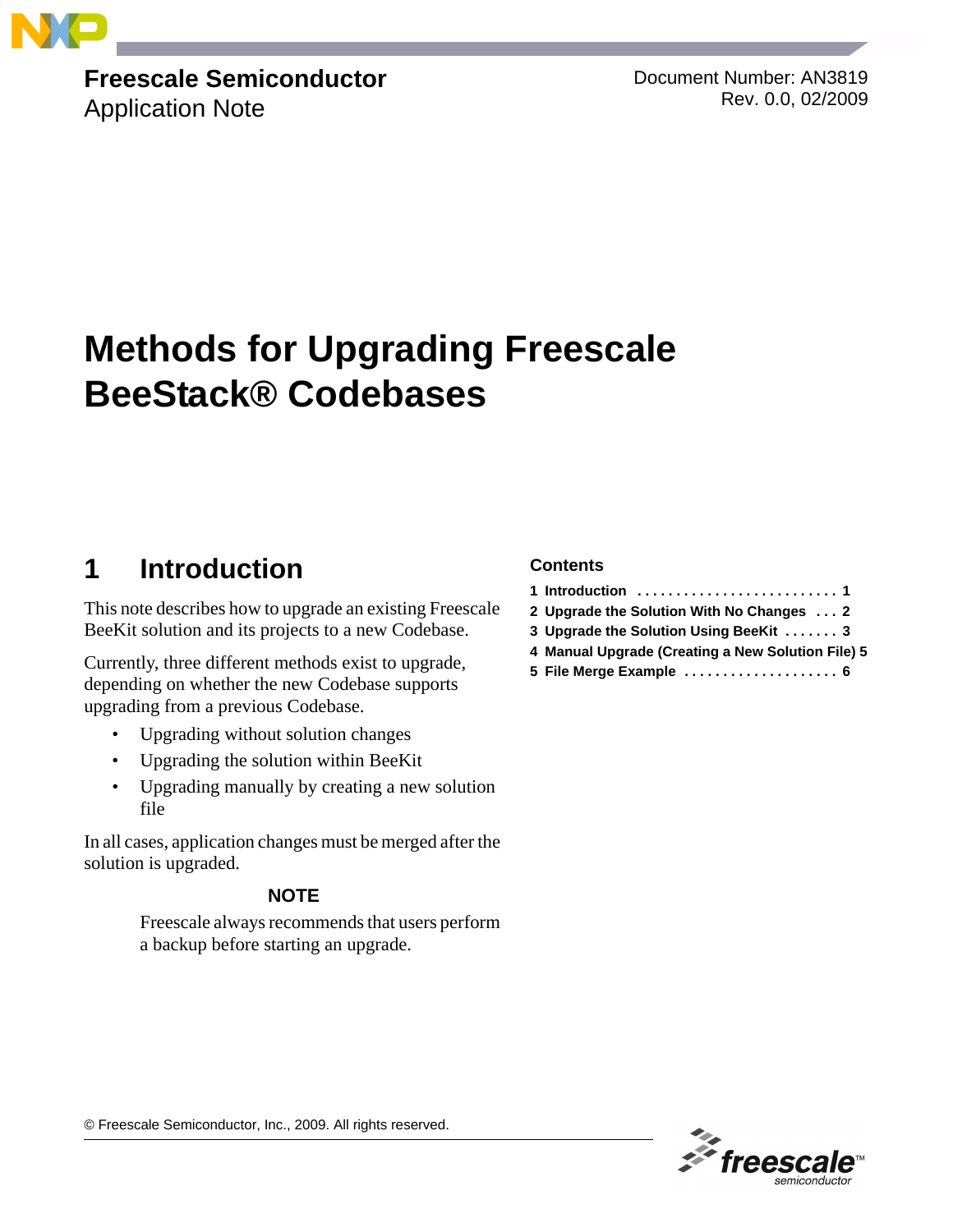

**Upgrade the Solution With No Changes**

## **2 Upgrade the Solution With No Changes**

If a Codebase does not contain updates to its properties, it is possible to open the existing solution file with the new Codebase. This means that the solution file does not need to be upgraded.

- 1. Copy the solution file (only the \*.bksln file) to a new folder.
- 2. Open BeeKit and select the new Codebase.
- 3. Open the copied solution file.

| Freescale BeeKit                                                                                                          |                                                                                                                                                                          |  |  |
|---------------------------------------------------------------------------------------------------------------------------|--------------------------------------------------------------------------------------------------------------------------------------------------------------------------|--|--|
| File<br>Solution<br>Project<br>Help                                                                                       |                                                                                                                                                                          |  |  |
| $Q \rvert \mathcal{D}$<br>$  \mathbf{r}   \geq   \mathbf{r}  $                                                            |                                                                                                                                                                          |  |  |
| Start Page   Property List   Search Results                                                                               | Solution Explorer                                                                                                                                                        |  |  |
| Freescale<br><b>BeeKit</b><br>Using HCS08 BeeStack Codebase 3.0.3. Select Other Codebase                                  | My NEW Solution (HCS08 BeeStack Codet<br><b>E-BI</b> GenericApp<br>BeeStack<br>Ė.<br>Freescale BeeApps<br><b>Endpoints</b><br>Generic Endpoint<br>GenericApp application |  |  |
| <b>Recent Solutions</b><br><b>Getting Started</b><br>$\blacktriangle$<br>My NEW Solution.bksln<br>My Solution.bksln<br>1. | MacPhy<br>Software Support Modules<br>Platform                                                                                                                           |  |  |
| <b>Figure 1. Open the Copied Solution File</b>                                                                            |                                                                                                                                                                          |  |  |

- 4. Export the new solution file.
- 5. Merge the changed application files from the old projects to the newly export projects (In BeeStack, this is typically the BeeApp.c file.)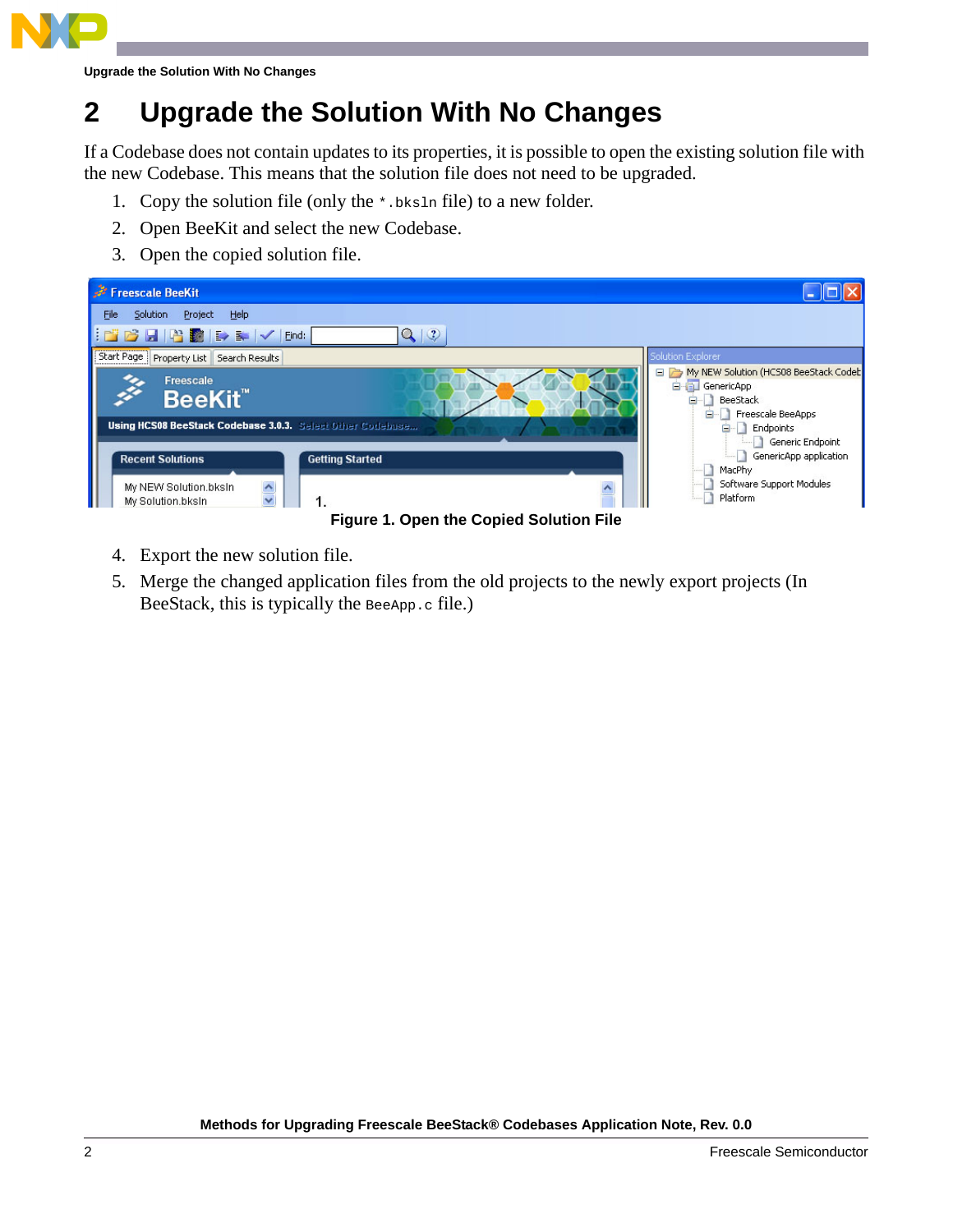

### **3 Upgrade the Solution Using BeeKit**

If a Codebase does not contain major updates to its properties, it may be possible to upgrade the solution using BeeKit.

- 1. Copy the solution file (only the \*.bksln file) to a new folder.
- 2. In BeeKit, open the copied solution file that matches the "old" Codebase and select Solution->Upgrade solution... [\(Figure 2\)](#page-2-0)

| <b>Freescale BeeKit</b> |    |                                     |                 |  |
|-------------------------|----|-------------------------------------|-----------------|--|
| File                    |    | Solution                            | Project<br>Help |  |
| i٣                      |    |                                     | Export Solution |  |
| Start P                 | ⋊  | Export and Open Solution in IAR EWB |                 |  |
| $\frac{A}{Z}$<br>81     | B) | Export Properties                   |                 |  |
|                         | ā. | Import Properties                   |                 |  |
|                         |    | Validate Solution                   |                 |  |
|                         | 5  | Upgrade solution                    |                 |  |
|                         |    | Add HUpgrade solution               |                 |  |
|                         |    |                                     | Import Project  |  |
|                         |    |                                     | Properties      |  |

**Figure 2. Upgrade Solution in BeeKit**

<span id="page-2-0"></span>3. Follow the steps in the wizard and select the new Codebase. [\(Figure 3](#page-3-0))

If BeeKit does not list the Codebase required for the upgrade as shown in the example in [Figure 3](#page-3-0), then the Codebase must be upgraded manually as shown in [Section 4, "Manual Upgrade \(Creating a New](#page-4-0)  [Solution File\)](#page-4-0).

For more information about upgrading using BeeKit, see the *BeeKit Wireless Connectivity ToolKit User's Guide*.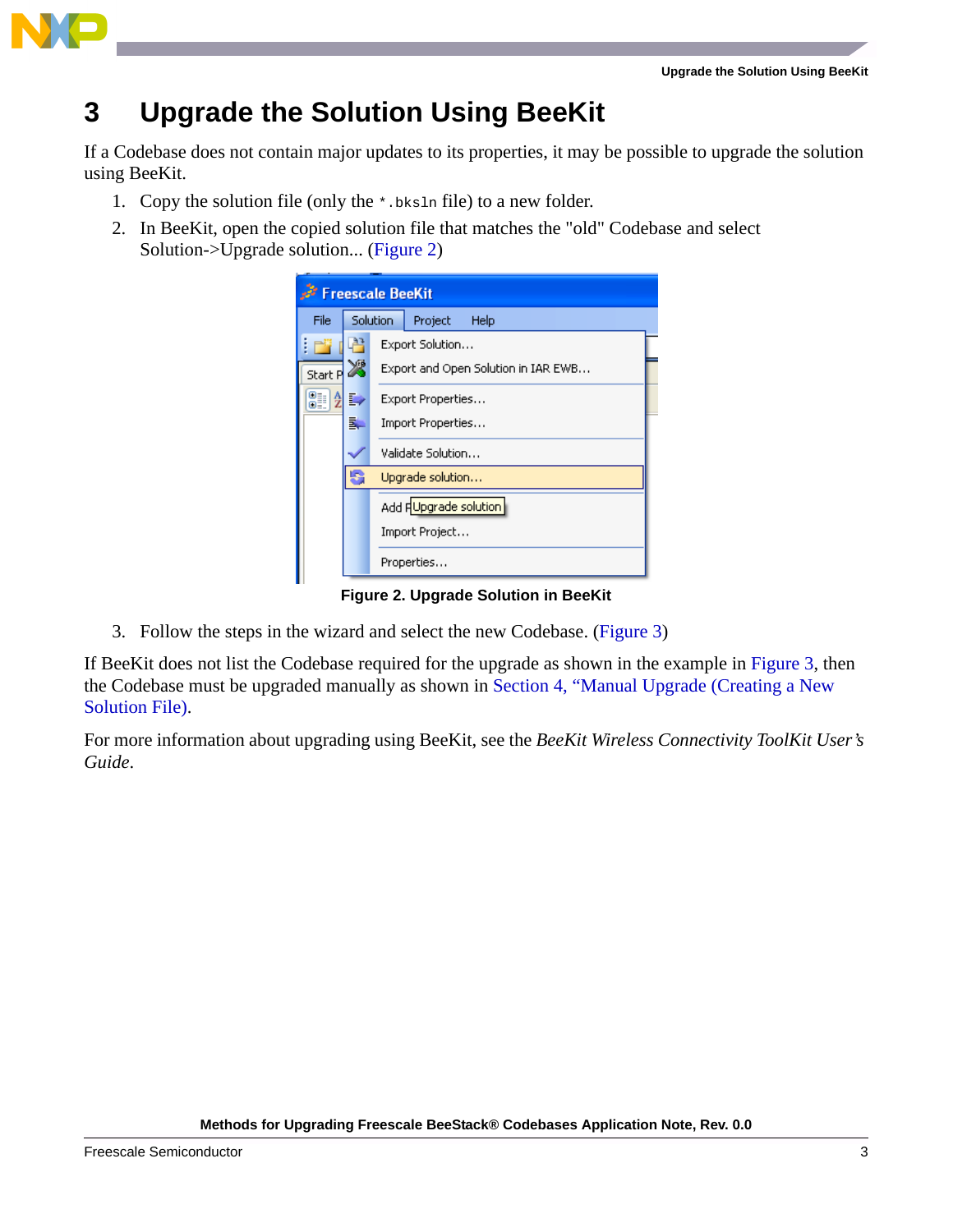### **Upgrade the Solution Using BeeKit**



**Figure 3. BeeKit Solution Upgrade Wizard**

- <span id="page-3-0"></span>4. Export the new solution file.
- 5. Merge the changed application files from the old projects to the newly export projects. (In BeeStack this would typically be the BeeApp.c file.)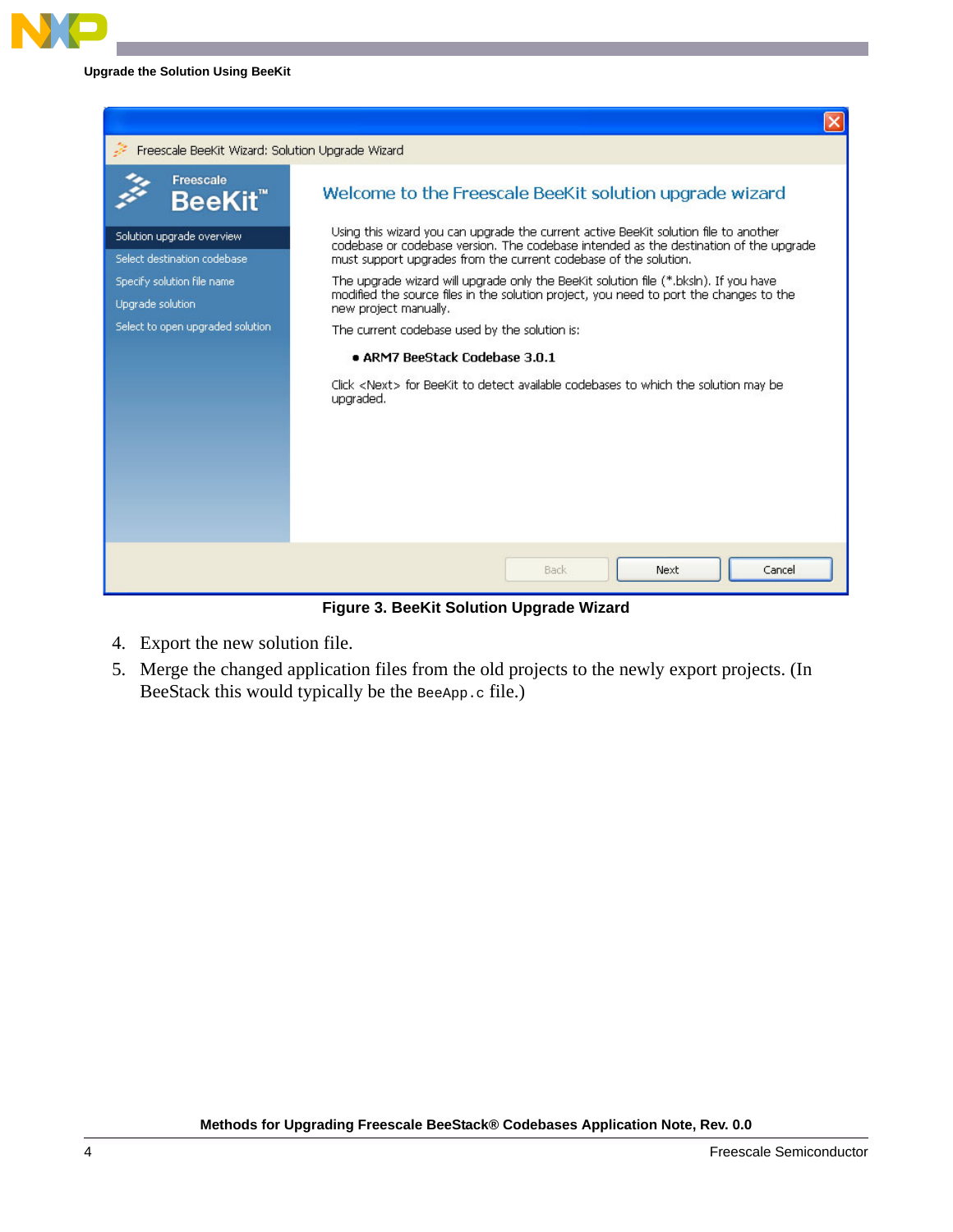

### <span id="page-4-0"></span>**4 Manual Upgrade (Creating a New Solution File)**

If a Codebase contains major updates to its properties or features it is typically NOT possible to upgrade the solution with BeeKit and a manual upgrade is required.

1. Open the existing solution file with the matching "old" Codebase in Beekit.



2. Start a second BeeKit instance and select the new Codebase.



3. Look for all properties marked with bold (meaning they have a different setting than default) in the existing solution and manually apply the same settings in the new solution file.

| <b>Freescale BeeKit</b>                                 |                    |  |  |
|---------------------------------------------------------|--------------------|--|--|
| Solution<br>Eile<br>Project<br><b>Help</b>              |                    |  |  |
| $\mathbb{E} \mathbf{B}$ . The set $\mathbb{E}$<br>Find: | $\mathcal{Q}$<br>Q |  |  |
| Property List<br>Search Results<br>Start Page           |                    |  |  |
| $\sqrt{2}$                                              |                    |  |  |
| <b>ApplicationConf.h</b><br>Θ                           |                    |  |  |
| NWK: Channel list                                       | 0x00004000         |  |  |
| NWK: Channel list                                       | 0                  |  |  |
| ZDO: PAN ID                                             | 0x44,0x33          |  |  |
| NWK: Extended address                                   |                    |  |  |
| ZDO: Extended PanID                                     |                    |  |  |
| ZDO: Network discovery attempts                         | 0                  |  |  |

**Figure 6. Properties to Change**

**Methods for Upgrading Freescale BeeStack® Codebases Application Note, Rev. 0.0**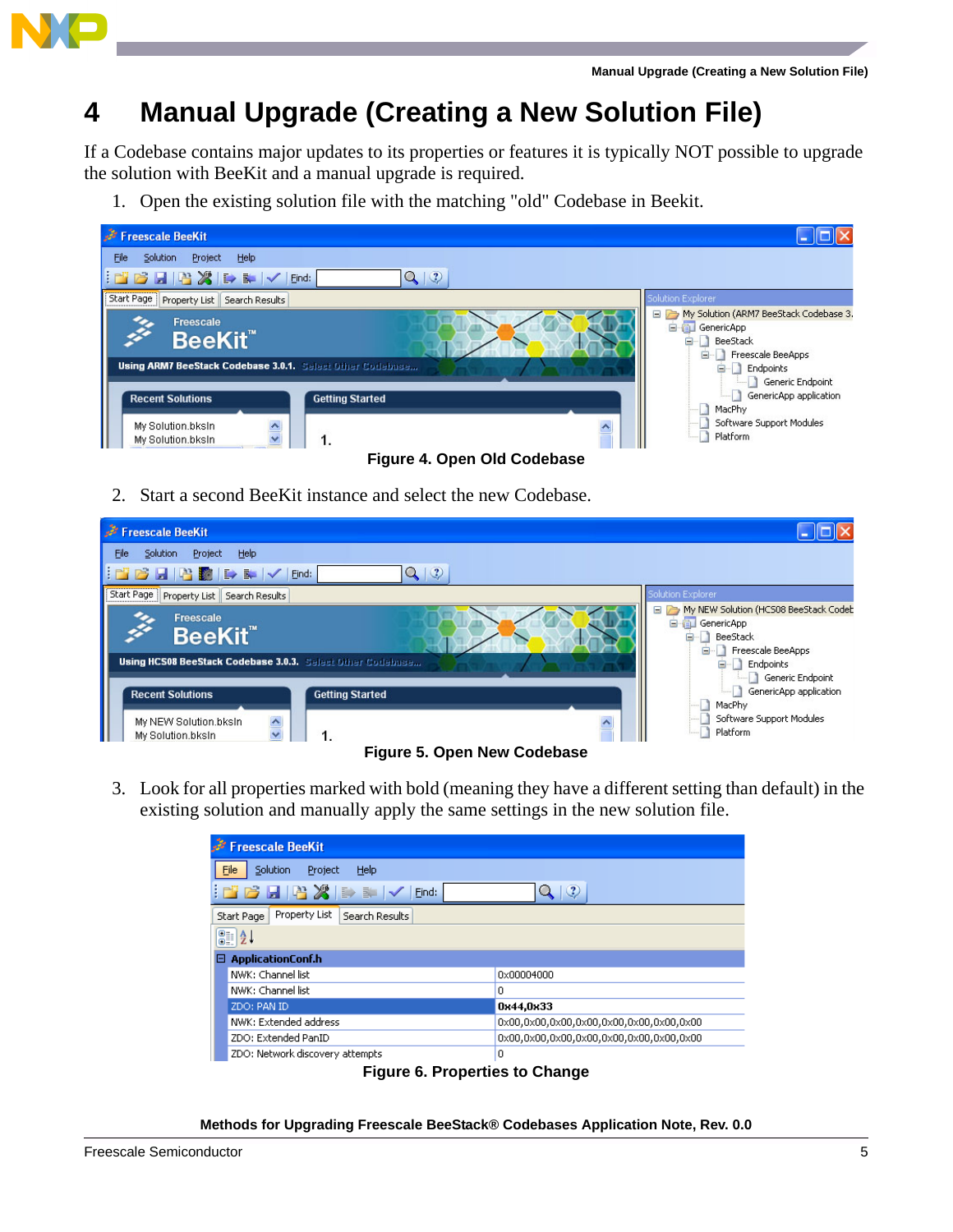

**File Merge Example**

- 4. Export the new solution file.
- 5. Use an appropriate merge tool to merge the changed application files from the old projects to the newly export projects (with BeeStack this would typically be the BeeApp.c file.).

### **5 File Merge Example**

[Figure 7](#page-5-0) shows two files being merged using WinMerge.

<span id="page-5-0"></span>

**Figure 7. Using WInMerge**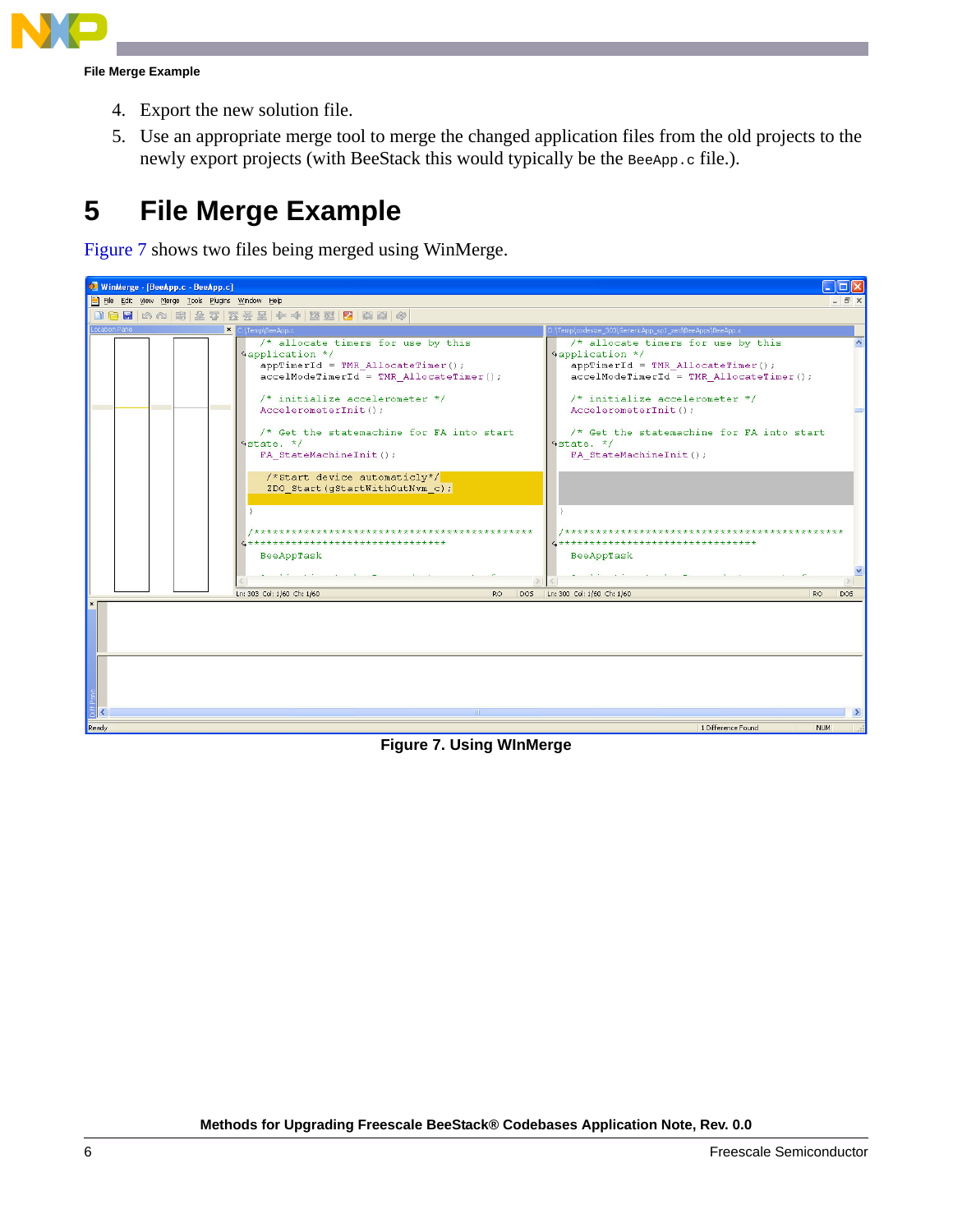

 $\overline{\phantom{a}}$ 

**NOTES**

**Methods for Upgrading Freescale BeeStack® Codebases Application Note, Rev. 0.0**